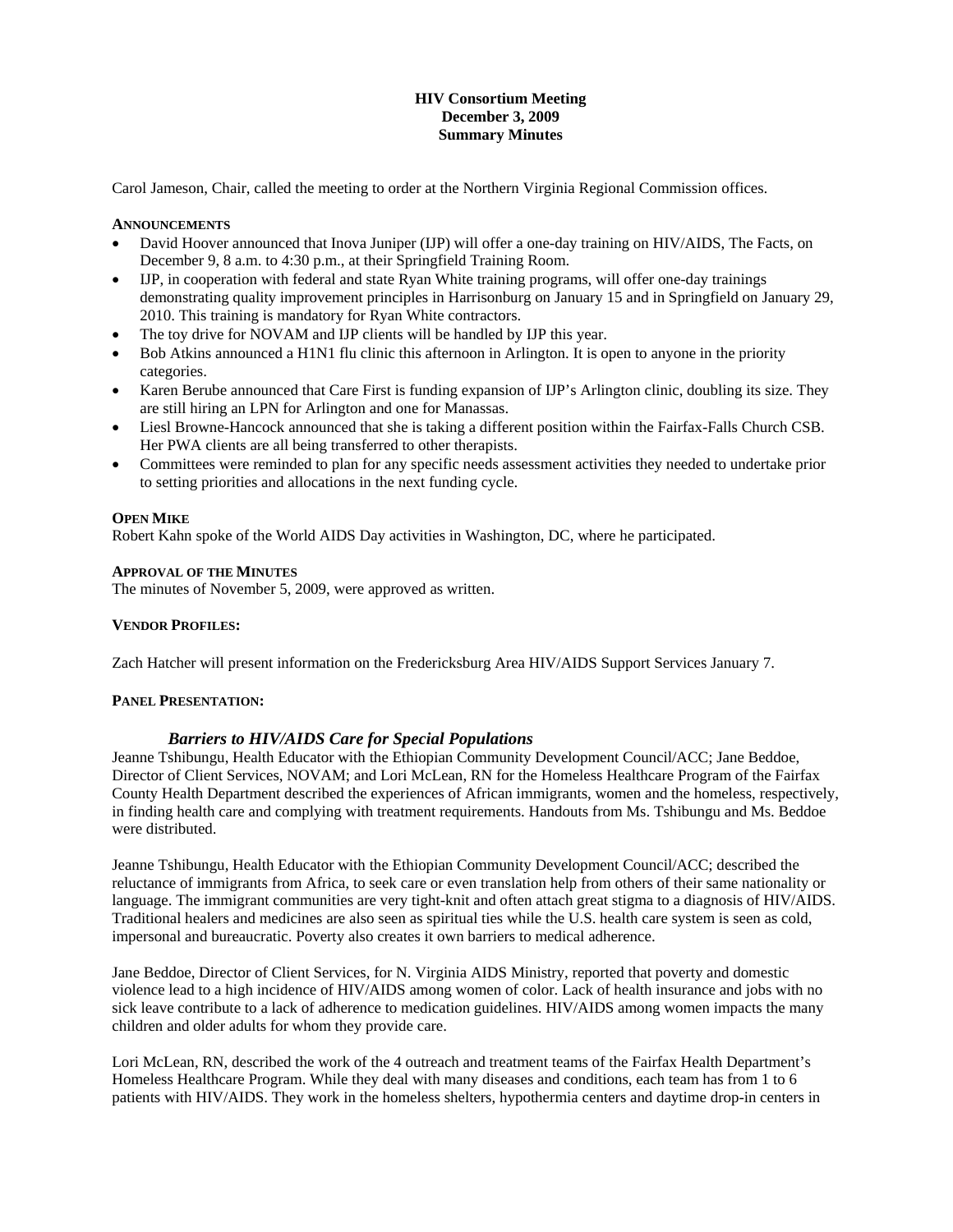each region of the county, establishing rapport and finding medical homes for regular care for clients. Staff often go to soup kitchens and on meal delivery vans and will go near encampment sites if invited or escorted. The Homeless Healthcare staff are particularly proud of the success of SOAR, Virginia's pilot SSI/SSDI Outreach Access project, through which 70% of applicants for financial assistance for permanent disabilities are approved within 70 days (vs. months for all applicants). SOAR is gradually expanding to other parts of the state.

Follow-up questions included:

How does Fairfax retain the chronically homeless in care?

It is very difficult to engage them in any care until they are really sick. They will reach out to trusted health care workers at that point.

Does Fairfax offer testing and treatment at point of contact?

Staff strongly prefer to use regular testing sites. They try not to test in the outdoors or other unsanitary conditions, but will occasionally draw blood samples.

 How does ECDC transition African immigrants into more umbrella HIV/AIDS service organizations? Usually they will escort clients after they are willing to change providers.

What percentage of African immigrants in the US has HIV/AIDS?

Statistics are not available. The CDC does not collect data on incidence by ethnicity, only on the larger group of African Americans or Black Americans.

Phillip Bailey asked agencies to encourage female clients to become part of the Consortium and the PWA Committee. He will try to arrange mentoring and transportation if they are within suburban Virginia.

# **PROFILES PROJECT FOR THE METRO AREA:**

Emily Gantz McKay of Mosaica reported on the data they had gathered on the HIV/AIDS education, prevention, testing, and care structures, funding and service delivery in local health districts in No. Virginia (Alexandria, Arlington, Fairfax, Loudoun, and Prince William) and Montgomery and Prince George's Counties in Maryland. This data will document the extent of variation among jurisdictions and be used by local advocates in public health policy work.

Key findings include:

- Insufficient prevention and community testing;
- Inconsistent, often timid school-based HIV prevention education
- Very little parity, choice, or portability of care across jurisdictions
- Lack of coordination between safety net clinics and HIV-medical providers
- Medical care and medications are quickly available high quality but limited choice
- HIV/AIDS is now a chronic disease across the US, 56,000 people are infected every year while 14,500 die; some of the remaining 41,500 infected will need care for 30 years.

The Regional Primary Care Coalition, one of the profiles funders, will follow up with a regional meeting unveiling findings by county and region and placing them on websites early in 2010. They are also expected to make grants available to two nonprofits for continued policy work.

Follow-up questions included:

 What are HRSA's thoughts on peer advocacy in the new Ryan White extension act under consideration in Congress?

Community health care workers will be essential to delivering chronic care to people with HIV/AIDS. There is greatly renewed interest. Mosaica has funding to help local planning bodies adopt models of integrating HIVpositive peers into all levels of care from Early Intervention to clinical medical care.

 Increasing numbers of people are getting information from 2-1-1 information and referral services. What are you doing to insure that 2-1-1 staff have good continuity of care and prevention information?